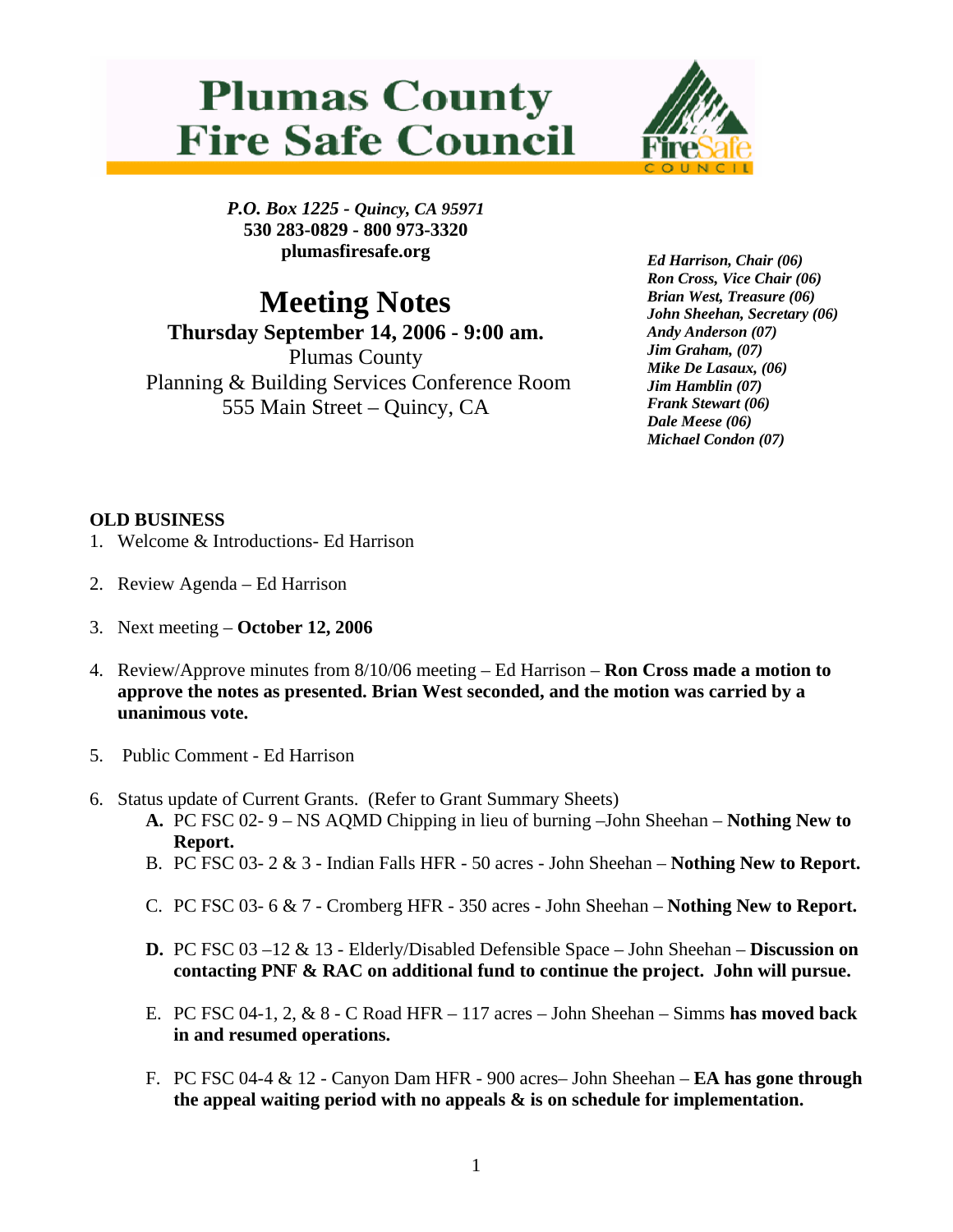- G. PC FSC 04-6 County Stewardship Proposal John Sheehan **Nothing New to Report.**
- H. PC FSC 04-7 & 11 Red Clover (Genesee) HFR– 107 acres John Sheehan – **Project activities have been completed.**
- I. PC FSC 06-7 PC FSC Council Coordination John Sheehan **Work continues with website updates, sharing of firesafe information, press releases & associated grant activities.**
- **J.** PC FSC 05-2 & 6 Whitehawk HFR- 121 acres John Sheehan –**Timber marking has been completed & RPF Thill is preparing the necessary environmental documentation, obtaining landowner agreements & preparing prospectuses for operations. There is a difference between the projected & actual timber merchantable volumes which will create a shortfall if income & match, Mike De Lasaux made a motion to send a letter to the PNF & RAC requesting additional fund to treat all of the planned acres. Ron Cross seconded and after discussion, the motion was carried by a unanimous vote.**
- K. PC FSC 05-3 & 7 Greenhorn HFR 30 acres John Sheehan **Nothing New to Report.**
- L. PC FSC 05-4 & 8 Grizzly Ck. HFR- 128 acres John Sheehan – **RPF Windward reported that he had been in contact with all property owners, and had established data plots. He has begun collection of data for the environmental applications.**
- M. PC FSC 06-1 & 8 West Almanor Community Club HFR 11 acres -John Sheehan **Joe Smailes was selected as the RPF for this project.**
- N. PC FSC 03-1, 05-5, 06-2 & 5 Eastern Plumas HFR 175 acres John Sheehan Brian **Wayland was selected as the RPF for this project.**
- O. PC FSC 06-3 & 9 Massack HFR 160 acres -John Sheehan **Brian Wayland was selected as the RPF for this project.**
- **P.** PC FSC 06-4 & 10 Little Grass Valley HFR 111 acres John Sheehan **Property owners had a community meeting on 8/24/06. Soper Wheeler has been in contact with PC FSC and is beginning to prepare the necessary environmental documentation.**
- Q. PC FSC 06-6 La Porte Pines HFR 75 acres -John Sheehan **There was an error in the initial RAC request. It was assumed that the project area was public lands. In actuality about 10 acres of the treatment area is common area for La Porte Pines. PC FSC is working with PNF to amend the project. This will create a need for PC FSC to hire a RPF to manage the project. Mike De Lasaux made a motion that PC FSC request \$2,000 of Title III funds from the County Board of Supervisors for funding to hire a RPF to manage the projects and mention that funds from Graeagle & Gold Mountain HFR's will be returned. Claude Sanders seconded and after discussion, the motion was carried by a unanimous vote.**